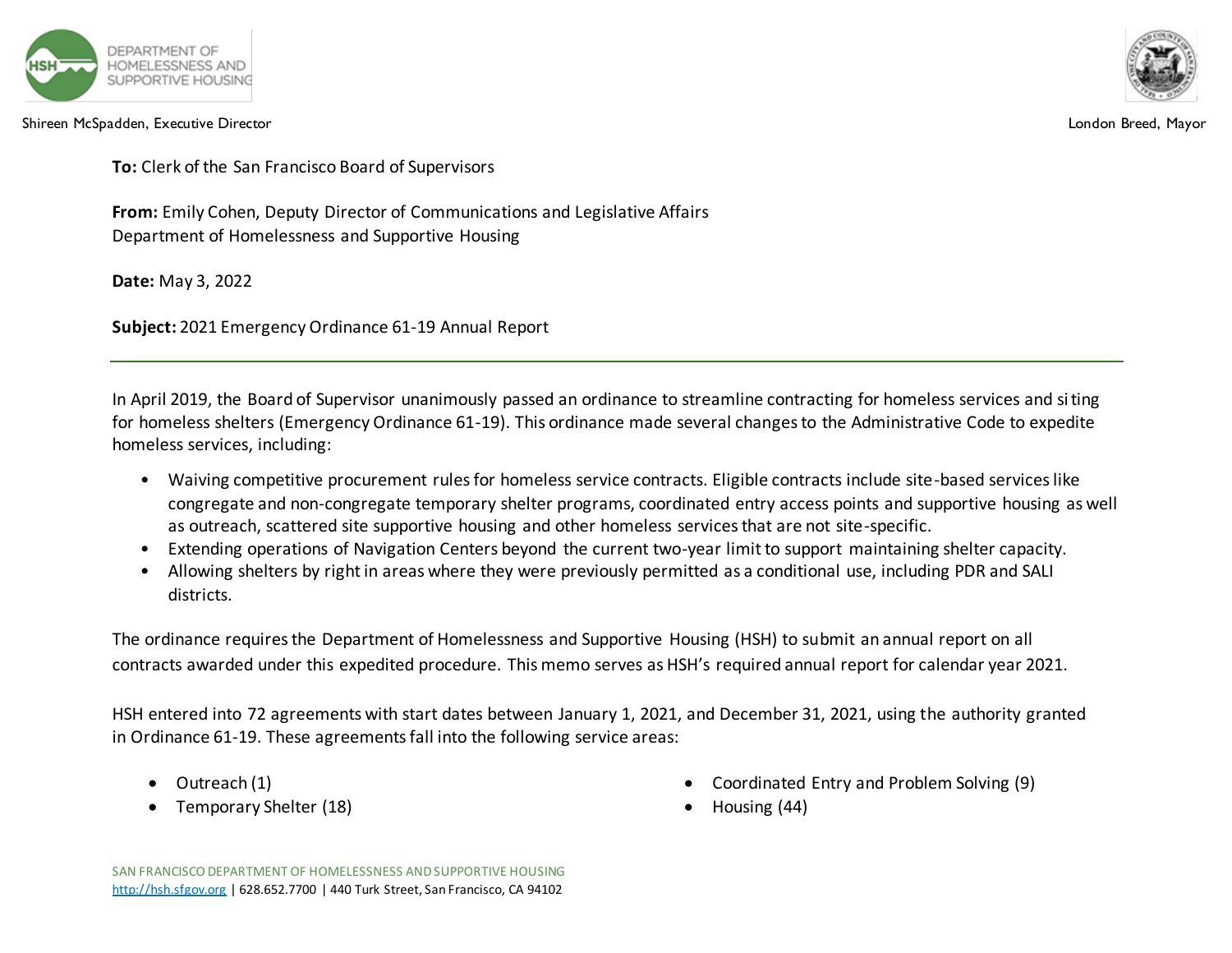Utilization of the Ordinance 61-19 increased during this time period due to the continued impacts of the COVID-19 public health crisis and our need to move quickly to both expand and maintain essential services. These agreements have allowed HSH to bring online much needed housing, shelter, and other critical resources to more rapidly to serve individuals, families, and youth experiencing homelessness. Expansions in calendar year 2021 included:

- **14** agreements utilizing Prop C dollars to facilitate quick implementation of critical resources with this new funding.
- **5** new Coordinated Entry agreements: expansion focused on serving communities of color, veterans, domestic violence survivors, and the LGBTQ+ and TGNC community.
	- o **4** new Access Points added with capacity to serve 2,900 clients annually.
	- o **1** additional agreement to expand CE services to serve 36 survivors of domestic violence.
- **14 n**ew housing agreements with support for up to:
	- o **649** Flexible Housing Subsidy Pool (FHSP) slots (subsidies and/or services). This category includes some support services for Emergency Housing Voucher holders.
	- o **444** site-based permanent housing slots: services for site-based housing units (PSH or Housing Ladder).
	- o **245** Rapid Rehousing Housing (subsidies and/or services).
	- o **700** guests exiting SIP hotels provided with services to navigate the housing process.
- **5** new shelter agreements with **406** new shelter beds:
	- o **211** units of non-congregate winter shelter in repurposed SIP hotels.
	- o **70** non-congregate cabins at 33 Gough Street.
	- o **125** beds at re-opened Navigation Centers, including 61 beds for transgender and gender non-conforming people and cis-gender women.

In addition to the contracts adding critical capacity, HSH used the authority within the ordinance to continue or extend 48 agreements for existing services during the pandemic. These agreements will be reprocured as part of the Department's procurement plan to support standardization of all contracts over the next three years. See the table below for specific information on the amount, length, and program objectives of each agreement.

While the ordinance waives the requirement for a competitive procurement process for homeless service contracts, HSH selected providers based on their previous experience, performance, and ability to start providing services quickly.

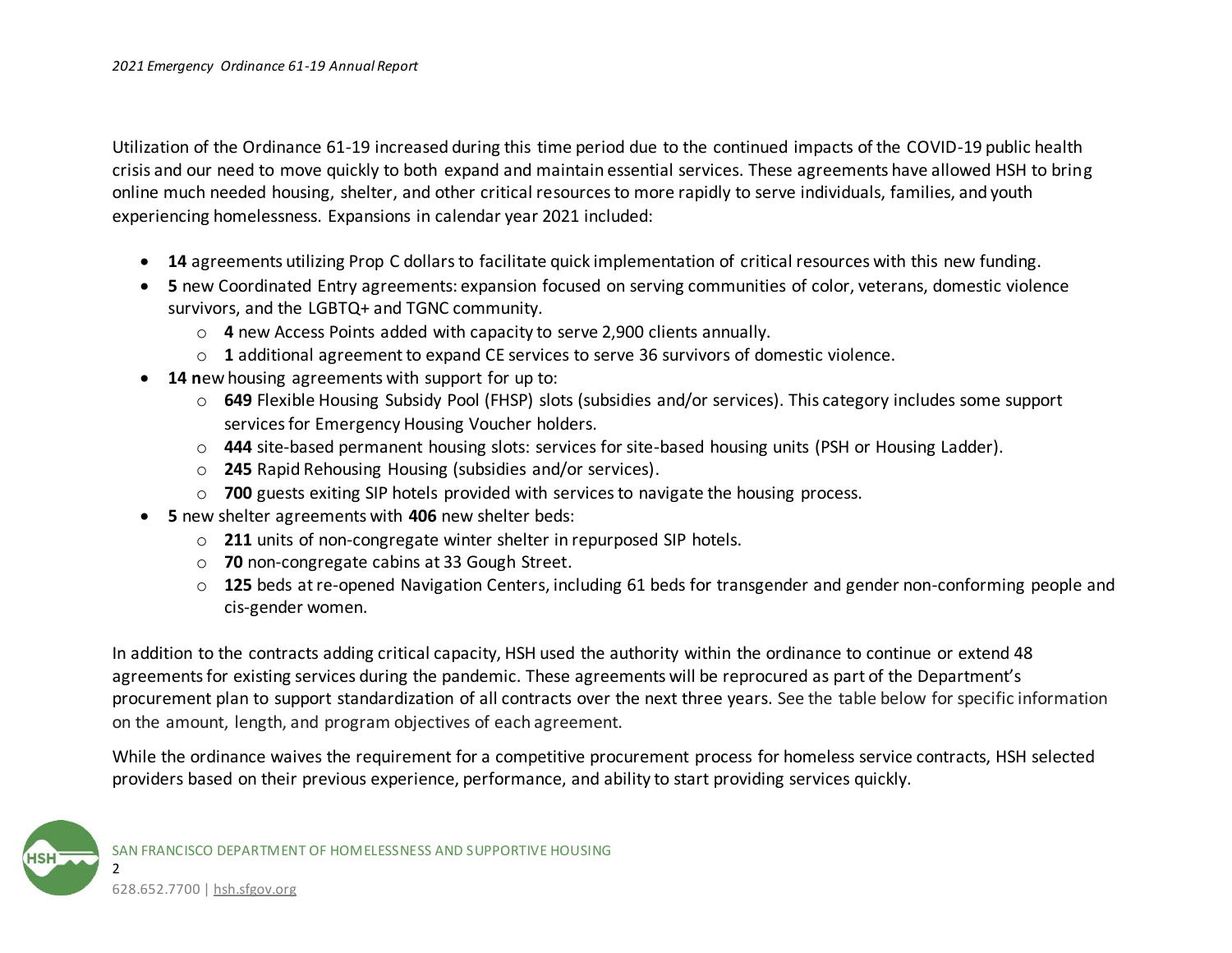| <b>Service Type</b>                       | <b>Provider Name</b>                                                                | Program                                                                        | Not to<br><b>Exceed</b> | <b>Term</b><br>(Years) | <b>Term Start</b><br><b>Date</b> | <b>Term End</b><br><b>Date</b> | <b>Program Objectives</b>                                                                                     |
|-------------------------------------------|-------------------------------------------------------------------------------------|--------------------------------------------------------------------------------|-------------------------|------------------------|----------------------------------|--------------------------------|---------------------------------------------------------------------------------------------------------------|
| Coordinated<br>Entry & Problem<br>Solving | <b>Dolores Street</b><br>Community<br>Center                                        | <b>Adult Access</b><br>Point                                                   | \$3,141,617             | 3.00                   | 7/1/2021                         | 6/30/2024                      | Provide Problem Solving and<br>other Coordinated Entry services<br>to between 750 and 900 adults<br>annually. |
| Coordinated<br>Entry & Problem<br>Solving | San Francisco<br>Network<br><b>Ministries</b><br><b>Housing Corp</b>                | Domestic<br>Violence<br>Coordinated<br>Entry                                   | \$239,583               | 2.08                   | 12/1/2021                        | 12/31/2023                     | Provide access to Homelessness<br>Response System resources for at<br>least 36 survivors.                     |
| Coordinated<br>Entry & Problem<br>Solving | St. Vincent de<br>Paul Society Of<br>San Francisco                                  | <b>Adult Access</b><br>Points                                                  | \$1,628,662             | 3.00                   | 7/1/2021                         | 6/30/2024                      | Provide Access Point services to<br>750 to 900 people annually.                                               |
| Coordinated<br>Entry & Problem<br>Solving | Swords to<br>Plowshares-<br><b>Veterans Rights</b><br>Org                           | Veterans<br><b>Access Points</b>                                               | \$3,493,651             | 3.00                   | 7/1/2021                         | 6/30/2024                      | Provide Access Point services to<br>500 people annually.                                                      |
| Coordinated<br>Entry & Problem<br>Solving | Transgender,<br>Gender Variant<br>and Intersex<br><b>Justice Project</b><br>(TGIJP) | <b>Adult Access</b><br>Points                                                  | \$989,563               | 3.00                   | 8/1/2021                         | 6/30/2024                      | Provide Access Point services to<br>between 500 and 600 people<br>annually.                                   |
| Housing                                   | <b>Abode Services</b>                                                               | Rapid<br>Rehousing &<br>Flexible<br>Housing<br><b>Subsidy Pool</b><br>(Prop C) | \$9,900,000             | 2.37                   | 2/15/2021                        | 6/30/2023                      | Housing locator, rental assistance,<br>and support services (including<br>EHV) for 40 people.                 |
| Housing                                   | <b>Five Keys</b><br>Schools and<br>Programs                                         | Flexible<br><b>Housing</b><br>Subsidy Pool &<br>Rapid Re-                      | \$6,000,000             | 2.37                   | 2/15/2021                        | 6/30/2023                      | Housing locator, rental assistance,<br>and support services (including<br>EHV) for 45 clients.                |

## **Table 1: HSH Agreements for New Programs Entered in 2021 Using Ordinance 61-19**

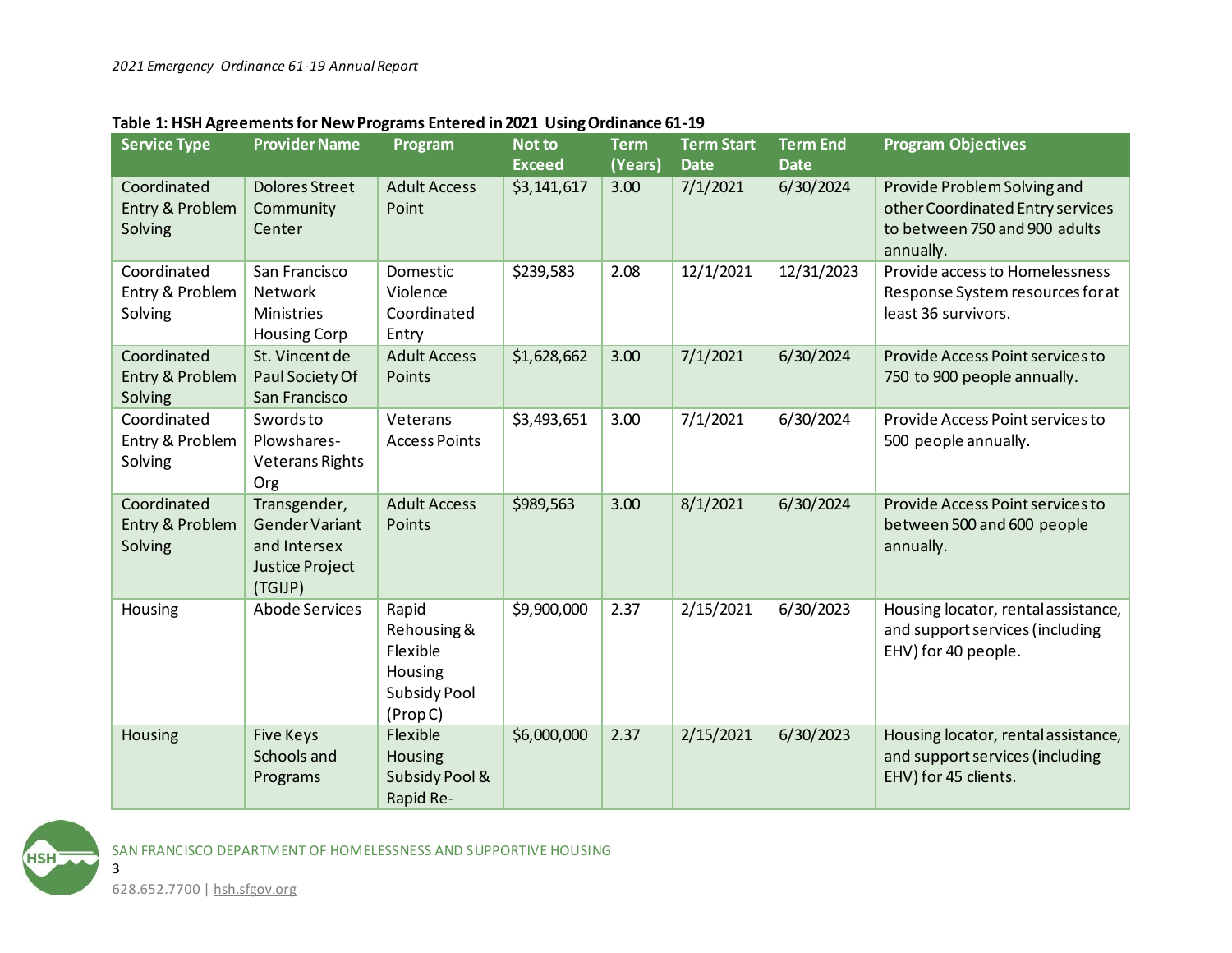|         |                                                                               | <b>Housing (Prop</b><br>C)                                                    |             |      |                           |           |                                                                                                      |
|---------|-------------------------------------------------------------------------------|-------------------------------------------------------------------------------|-------------|------|---------------------------|-----------|------------------------------------------------------------------------------------------------------|
| Housing | Bayview<br><b>Hunters Point</b><br>Foundation for<br>Community<br>Improvement | Rapid<br>Rehousing &<br>Flexible<br>Housing<br><b>Subsidy Pool</b><br>(PropC) | \$7,368,925 | 2.37 | 2/15/2021                 | 6/30/2023 | Housing locator, rental assistance,<br>and support services for 35<br>households with EHVs.          |
| Housing | Episcopal<br>Community<br>Services of San<br>Francisco Inc<br>(ECS)           | Flexible<br>Housing<br><b>Subsidy Pool</b><br>(Prop C)                        | \$9,900,000 | 2.37 | 2/15/2021                 | 6/30/2023 | Housing locator, rental assistance,<br>and services for 60 households.                               |
| Housing | <b>Brilliant Corners</b>                                                      | Flexible<br>Housing<br><b>Subsidy Pool</b><br>(Prop C)                        | \$9,900,000 | 1.37 | 2/15/2021                 | 6/30/2022 | Housing Locator, rental<br>assistance, and services for 175<br>adults and 125 older adults.          |
| Housing | Catholic<br>Charities                                                         | Emergency<br>Housing<br>Voucher<br>Program (Prop<br>C)                        | \$1,289,213 | 1.54 | 12/15/202<br>$\mathbf{1}$ | 6/30/2023 | Housing locator, rental assistance,<br>and support services for 31 family<br>households with an EHV. |
| Housing | At the<br>Crossroads                                                          | Flexible<br>Housing<br><b>Subsidy Pool</b><br>Support<br><b>Services</b>      | \$562,742   | 3.08 | 6/1/2021                  | 6/30/2024 | Support Services for 18 TAY in<br>Flexible Housing Subsidy Pool<br>units.                            |
| Housing | Felton Institute                                                              | Flexible<br>Housing<br><b>Subsidy Pool</b><br>(PropC)                         | \$3,086,749 | 2.37 | 2/15/2021                 | 6/30/2023 | Case Management services for 60<br>households.                                                       |

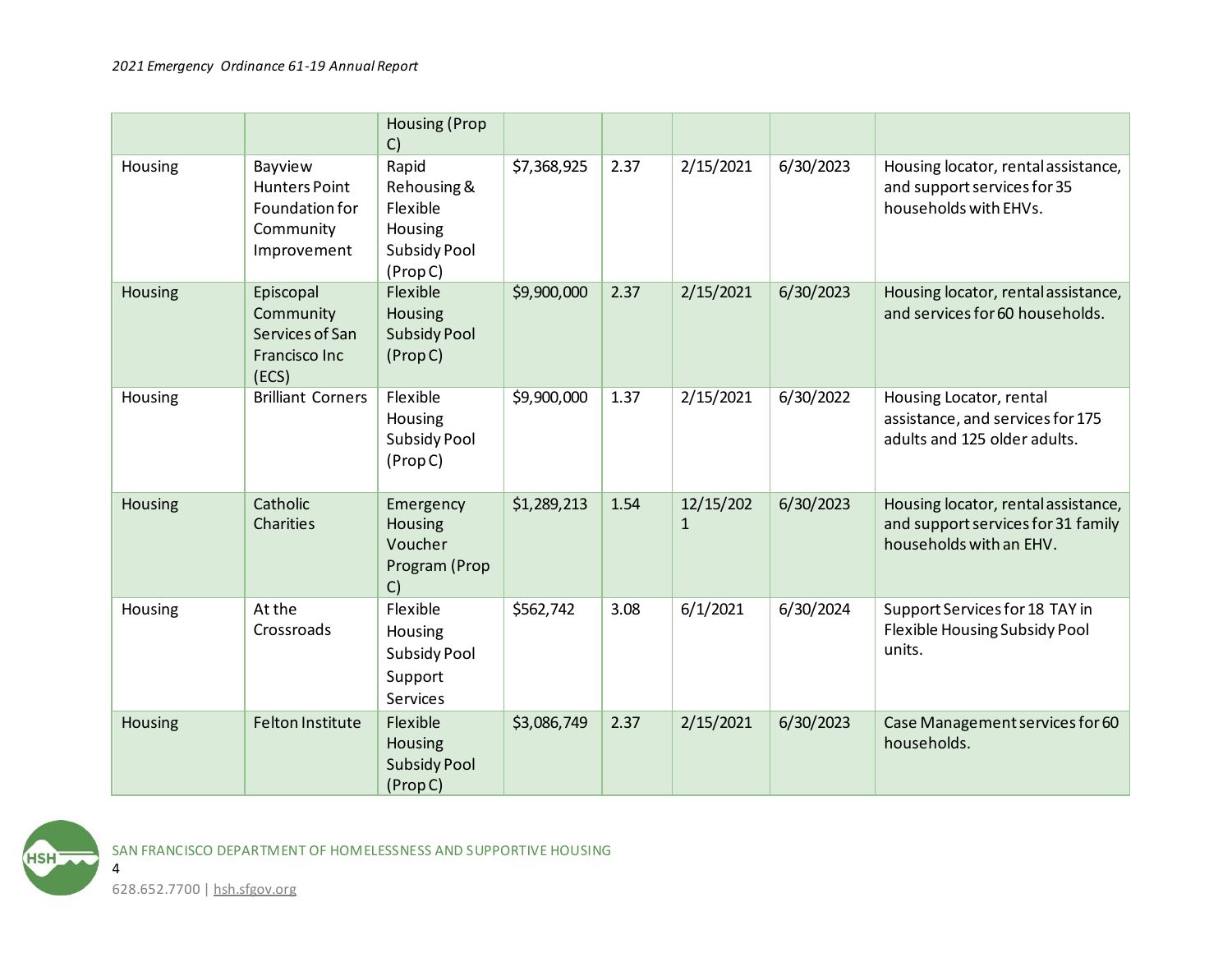| Housing              | <b>Five Keys</b><br>Schools and<br>Programs                         | Artmar                                     | \$6,704,364 | 2.08 | 6/1/2021  | 6/30/2023 | Master lease, property<br>management, and support<br>services for TAY and adult clients<br>in 61 units.                                                     |
|----------------------|---------------------------------------------------------------------|--------------------------------------------|-------------|------|-----------|-----------|-------------------------------------------------------------------------------------------------------------------------------------------------------------|
| Housing              | Tenderloin<br><b>Housing Clinic</b><br>Inc (THC)                    | Abigail Hotel                              | \$7,045,244 | 3.16 | 1/1/2021  | 2/29/2024 | Master lease, property<br>management, and support<br>services for 62 units of Housing<br>Ladder.                                                            |
| Housing              | Episcopal<br>Community<br>Services of San<br>Francisco Inc<br>(ECS) | <b>Hotel Diva</b>                          | \$3,223,741 | 2.92 | 8/1/2021  | 6/30/2024 | Support services for 176 units.                                                                                                                             |
| <b>Housing</b>       | Episcopal<br>Community<br>Services of San<br>Francisco Inc<br>(ECS) | Tahanan                                    | \$3,074,403 | 2.92 | 8/1/2021  | 6/30/2024 | Support services at 145 units.<br>Selected as a provider through a<br>competitive RFP process through<br>the Housing Accelerator Fund and<br>Mercy Housing. |
| Housing              | Episcopal<br>Community<br>Services of San<br>Francisco Inc<br>(ECS) | Rapid<br>Rehousing<br>(Prop C)             | \$9,749,200 | 2.37 | 2/15/2021 | 6/30/2023 | Rapid Rehousing housing locator,<br>support services, and rental<br>assistance for 125 tenants.                                                             |
| <b>Housing</b>       | Episcopal<br>Community<br>Services of San<br>Francisco Inc<br>(ECS) | Housing<br>Navigation<br>Expansion         | \$900,000   | 1.00 | 7/1/2021  | 6/30/2022 | As-needed Housing Navigation for<br>up to 700 clients exiting SIPs.                                                                                         |
| Temporary<br>Shelter | Urban Alchemy                                                       | Safe Sleep@<br>33 Gough<br>Cabins (Prop C) | \$5,022,514 | 1.41 | 11/1/2021 | 3/31/2023 | Non-congregate cabin program<br>and safe sleep operations and<br>services for 70 cabins.                                                                    |
| Temporary<br>Shelter | Providence<br>Foundation Of<br>San Francisco                        | Central<br>Waterfront                      | \$9,354,203 | 3.00 | 7/1/2021  | 6/30/2024 | Shelter operations and services<br>for 64 adults.                                                                                                           |

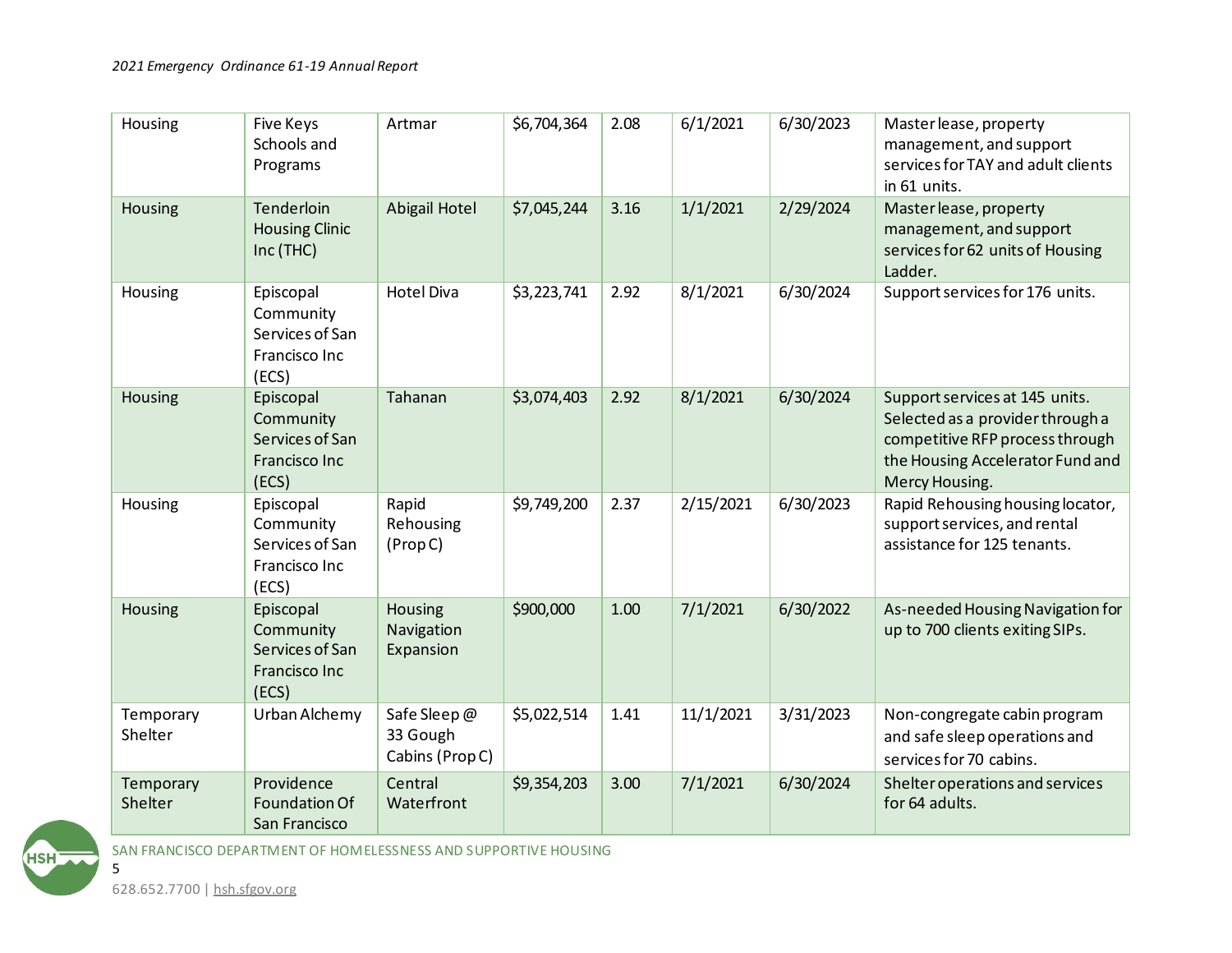|                      |                                                                     | Navigation<br>Center                                         |             |      |                |           |                                                                                                                                   |
|----------------------|---------------------------------------------------------------------|--------------------------------------------------------------|-------------|------|----------------|-----------|-----------------------------------------------------------------------------------------------------------------------------------|
| Temporary<br>Shelter | St. James<br>Infirmary                                              | <b>Taimon Booton</b><br>Navigation<br>Center (aka<br>Bryant) | \$8,964,393 | 3.00 | 12/1/2021      | 6/30/2024 | Shelter operations and services<br>for 61 TGNC and cis-women<br>adults                                                            |
| Temporary<br>Shelter | Episcopal<br>Community<br>Services of San<br>Francisco Inc<br>(ECS) | Cova Winter<br>Shelter<br>(formerly SIP<br>Site 38)          | \$2,525,244 | 0.53 | 12/18/202<br>1 | 6/30/2022 | Non-congregate winter shelter<br>for 95 people. Selected as SIP<br>provider through competitive<br>RFQ #130, extended through EO  |
| Temporary<br>Shelter | Episcopal<br>Community<br>Services of San<br>Francisco Inc<br>(ECS) | Good Winter<br>Shelter<br>(formerly SIP<br>Site 4)           | \$4,323,281 | 0.50 | 12/18/202      | 6/30/2022 | Non-congregate winter shelter<br>for 108 people. Selected as SIP<br>provider through competitive<br>RFQ #130, extended through EO |

## **Table 2: HSH Agreements Entered in 2021 to Extend/Continue Existing Programs Using Ordinance 61-19**

| <b>Service Type</b>                       | <b>Provider</b><br><b>Name</b>                                      | Program                                                                                         | <b>Not to</b><br><b>Exceed</b> | <b>Term</b><br>(Years) | <b>Term Start</b><br><b>Date</b> | <b>Term End</b><br><b>Date</b> | <b>Program Objectives</b>                                                              |
|-------------------------------------------|---------------------------------------------------------------------|-------------------------------------------------------------------------------------------------|--------------------------------|------------------------|----------------------------------|--------------------------------|----------------------------------------------------------------------------------------|
| Coordinated<br>Entry &<br>Problem Solving | Episcopal<br>Community<br>Services of San<br>Francisco Inc<br>(ECS) | <b>Adult Access</b><br>Points                                                                   | \$9,816,708                    | 2.00                   | 7/1/2021                         | 6/30/2023                      | <b>Provide Access Point services</b><br>to between 4,650 and 5,700<br>people annually. |
| Coordinated<br>Entry &<br>Problem Solving | Catholic<br>Charities                                               | <b>Family Eviction</b><br>Prevention<br>Collaborative<br>Homelessness<br>Prevention<br>(Prop C) | \$9,786,606                    | 3.00                   | 7/1/2021                         | 6/30/2024                      | Provide prevention and<br>problem solving to 180<br>households annually.               |

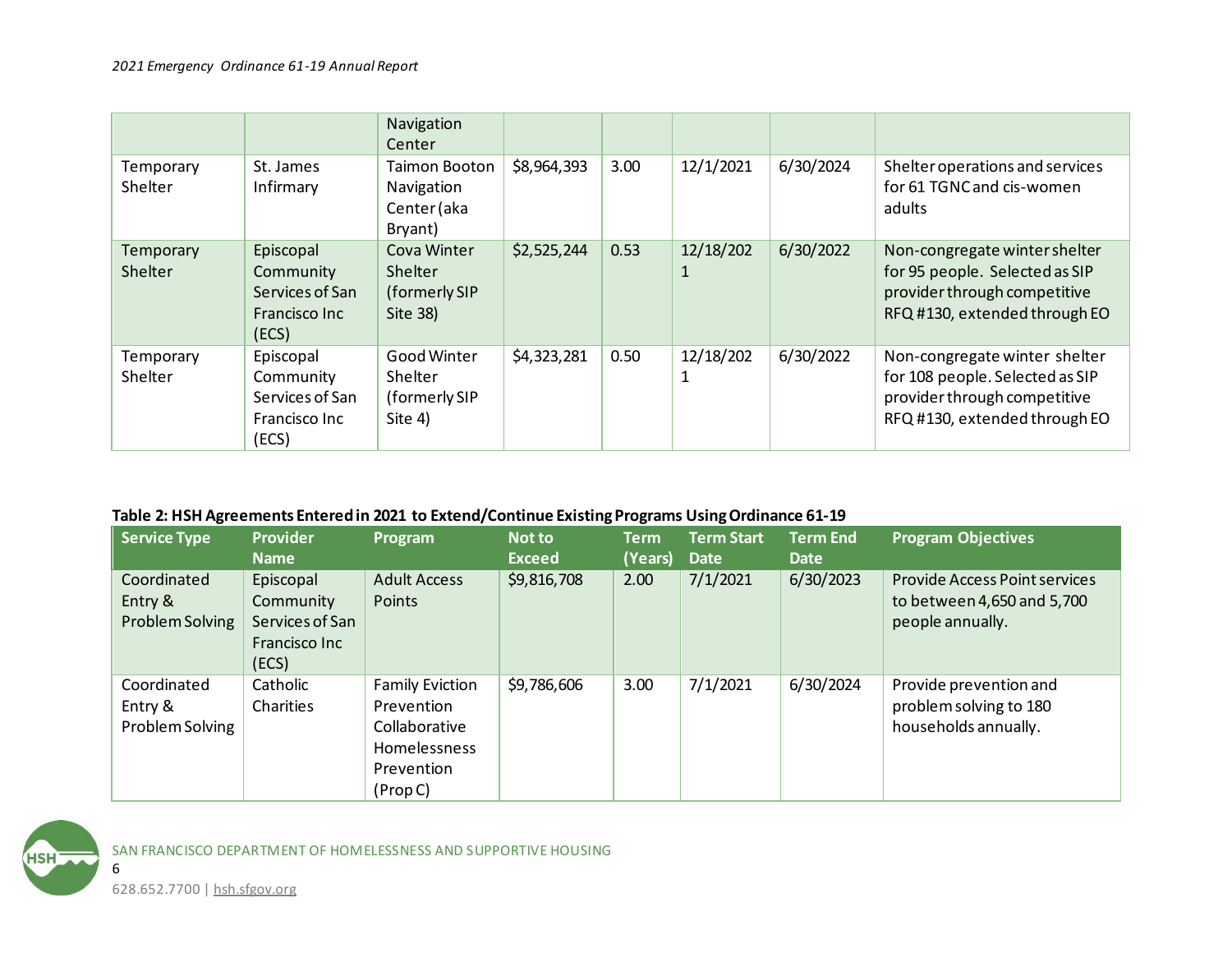| Coordinated<br>Entry &<br><b>Problem Solving</b> | Eviction<br>Defense<br>Collaborative<br>Inc (EDC)               | Rental<br>Assistance<br><b>Disbursement</b><br>Component<br>(RADCO) (Prop<br>C) | \$9,844,566 | 2.00 | 7/1/2021 | 6/30/2023 | Provide prevention services to<br>200 households annually.                                          |
|--------------------------------------------------|-----------------------------------------------------------------|---------------------------------------------------------------------------------|-------------|------|----------|-----------|-----------------------------------------------------------------------------------------------------|
| Coordinated<br>Entry &<br>Problem Solving        | Hamilton<br><b>Families</b>                                     | Homelessness<br>Prevention<br>(Prop C)                                          | \$5,315,725 | 3.00 | 7/1/2021 | 6/30/2024 | Provide prevention services to<br>80 families annually.                                             |
| Housing                                          | <b>Brilliant</b><br>Corners                                     | <b>Flexible Housing</b><br><b>Subsidy Pool</b><br>(Prop C)                      | \$9,900,000 | 2.37 | 7/1/2021 | 6/30/2024 | Housing locator, rental<br>assistance, and services for 150<br>Transitional Age Youth.              |
| Housing                                          | <b>Brilliant</b><br>Corners                                     | <b>Flexible Housing</b><br>Subsidy Pool &<br><b>Housing Ladder</b>              | \$9,000,000 | 3.00 | 7/1/2021 | 6/30/2024 | Housing locator, rental<br>assistance, and housing ladder<br>services for 338 adults and<br>youth.  |
| Housing                                          | Lutheran<br><b>Social Services</b><br>of Northern<br>California | Rent<br>Payment/Money<br>Management                                             | \$4,027,558 | 3.00 | 7/1/2021 | 6/30/2024 | Third party rent payment or<br>money management services<br>for 1,200 - 1,300 clients per<br>month. |
| Housing                                          | Tenderloin<br><b>Housing Clinic</b><br>Inc (THC)                | Money<br>Management                                                             | \$3,124,249 | 3.00 | 7/1/2021 | 6/30/2024 | Modified payment plan<br>support for 500 clients<br>monthly.                                        |
| Housing                                          | Community<br>Forward SF<br>(Formerly<br>CATS)                   | Coronado Hotel<br>(Housing First<br>Master Lease)                               | \$3,994,818 | 2.49 | 1/1/2021 | 6/30/2023 | Master lease, property<br>management, and support<br>services for 65 households                     |
| Housing                                          | <b>Conard House</b><br>Inc                                      | McAllister Hotel<br>- Care Not Cash<br>(CNC)                                    | \$5,766,861 | 3.16 | 1/1/2021 | 2/29/2024 | Master lease, property<br>management, and support<br>services for 80 units.                         |
| Housing                                          | <b>Conard House</b><br>Inc                                      | Aranda Hotel -<br>Care Not Cash<br>(CNC)                                        | \$5,157,163 | 3.16 | 1/1/2021 | 2/29/2024 | Master lease, property<br>management and support<br>services for 110 units.                         |

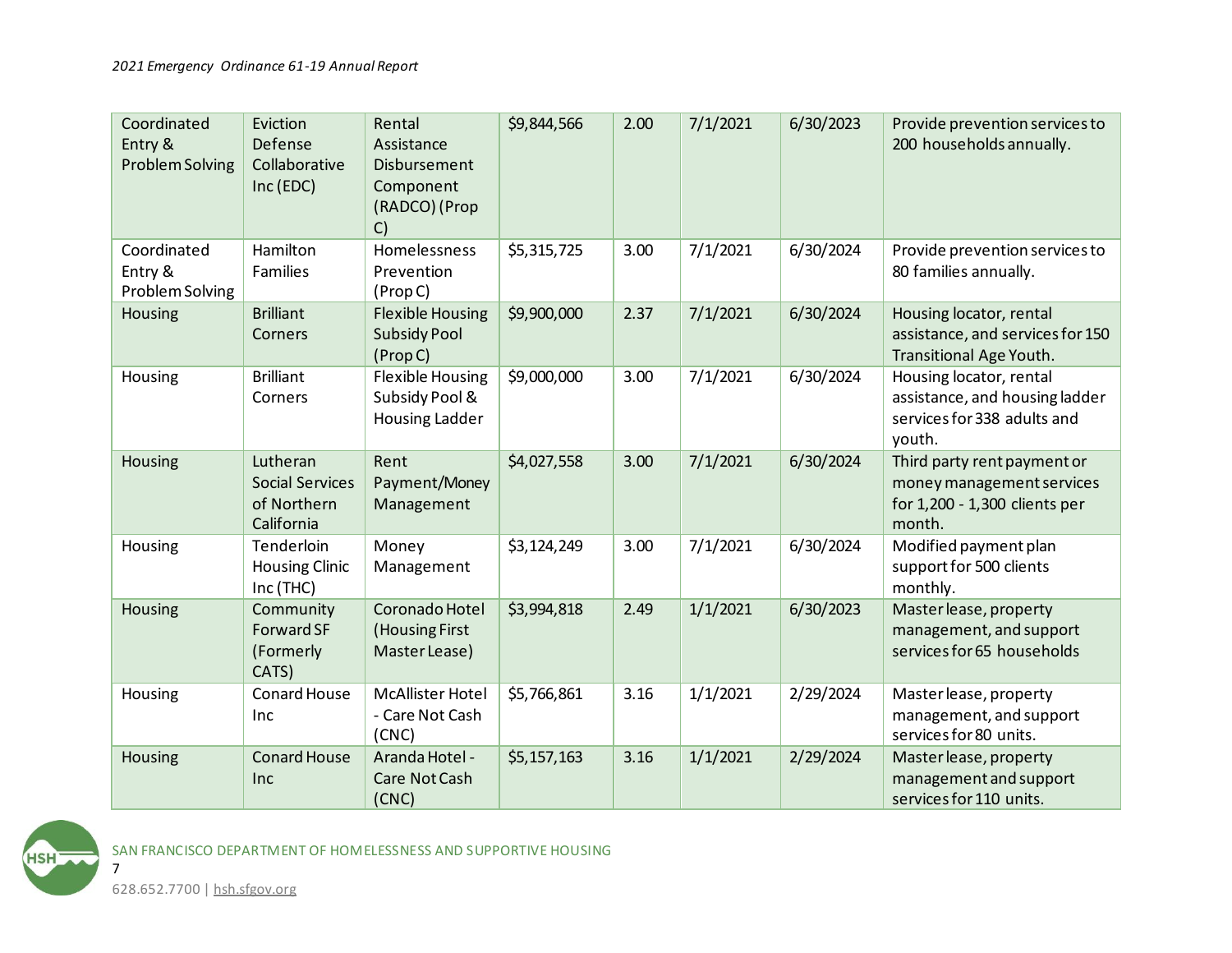| Housing | Episcopal<br>Community<br>Services Of<br>San Francisco<br>Inc (ECS)        | <b>Housing First</b><br>Hotels-Alder,<br>Crosby, Elm,<br>Hillsdale,<br>Mentone - Care<br>Not Cash (CNC) | \$26,329,610 | 3.16 | 1/1/2021 | 2/29/2024 | Master lease, property<br>management, and support<br>services for 463 SRO PSH units<br>at 5 hotels.         |
|---------|----------------------------------------------------------------------------|---------------------------------------------------------------------------------------------------------|--------------|------|----------|-----------|-------------------------------------------------------------------------------------------------------------|
| Housing | Episcopal<br>Community<br>Services of San<br><b>Francisco Inc</b><br>(ECS) | Auburn Hotel                                                                                            | \$4,550,063  | 3.00 | 7/1/2021 | 6/30/2024 | Master lease, property<br>management, and support<br>services for 70 units of PSH.                          |
| Housing | Swords to<br>Plowshares-<br>Veterans<br><b>Rights Org</b>                  | 250 Kearny<br><b>Support Services</b>                                                                   | \$1,309,706  | 3.00 | 7/1/2021 | 6/30/2024 | Property management and<br>support services for 131<br>tenants.                                             |
| Housing | Tenderloin<br><b>Housing Clinic</b><br>Inc (THC)                           | Crown, Winton,<br><b>National Hotels</b>                                                                | \$9,990,000  | 2.00 | 7/1/2021 | 6/30/2023 | Property management and<br>support services for 200 units<br>of PSH.                                        |
| Housing | Tenderloin<br>Neighborhood<br>Development<br>Corp (TNDC)                   | Prop 63 MHSA<br>(West Hotel,<br>Ambassador<br>Hotel, Dalt<br>Hotel, Ritz<br>Hotel)                      | \$2,369,562  | 3.17 | 5/1/2021 | 6/30/2024 | Property management for 21<br>units and support services for<br>clients in 40 units.                        |
| Housing | Tenderloin<br>Neighborhood<br>Development<br>Corp (TNDC)                   | 44 McAllister<br><b>Associates - CCR</b><br><b>Senior Housing</b>                                       | \$2,594,656  | 3.00 | 7/1/2021 | 6/30/2024 | Property management and<br>support services in 75 units.                                                    |
| Housing | Lutheran<br>Social Services<br>of Northern<br>California                   | Kinney Hotel                                                                                            | \$3,405,935  | 3.00 | 7/1/2021 | 6/30/2024 | Stabilization beds for 210 HIV-<br>positive adults annually.<br>Property management for 31<br>units of PSH. |

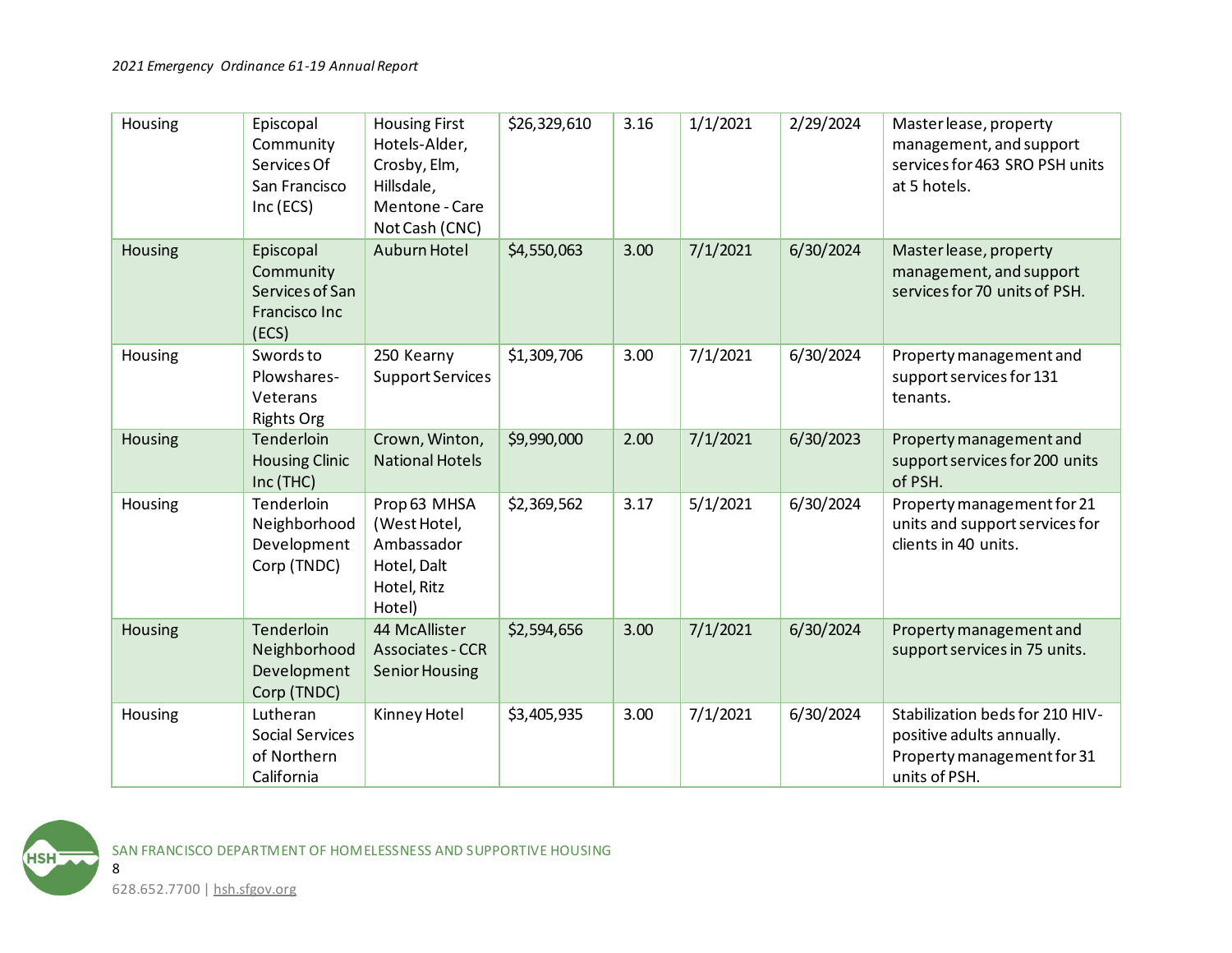| Housing | <b>Bridge</b><br><b>Housing Corp</b>                                                  | One Church<br><b>Street</b><br>Apartments                                   | \$250,635   | 2.49 | 1/1/2021 | 6/30/2023 | Support services to 93 families.                                    |
|---------|---------------------------------------------------------------------------------------|-----------------------------------------------------------------------------|-------------|------|----------|-----------|---------------------------------------------------------------------|
| Housing | Catholic<br>Charities                                                                 | 10th & Mission<br><b>LOSP</b>                                               | \$990,525   | 2.49 | 1/1/2021 | 6/30/2023 | Support services to at least 44<br>families.                        |
| Housing | Larkin Street<br><b>Youth Services</b>                                                | Edward II LOSP                                                              | \$845,363   | 3.16 | 1/1/2021 | 2/29/2024 | Support services for 24 TAY<br>tenants.                             |
| Housing | Lutheran<br><b>Social Services</b><br>of Northern<br>California                       | <b>Bernal Gateway</b><br>Apartments                                         | \$572,157   | 2.49 | 1/1/2021 | 6/30/2023 | Support services for families in<br>54 units of supportive housing. |
| Housing | Lutheran<br><b>Social Services</b><br>of Northern<br>California                       | <b>Mosaica Family</b><br>Apartments<br><b>LOSP</b>                          | \$1,036,773 | 2.49 | 1/1/2021 | 6/30/2023 | Support services for families in<br>20 units of supportive housing. |
| Housing | Lutheran<br>Social Services<br>of Northern<br>California                              | 990 Polk Senior<br><b>Housing LOSP</b>                                      | \$913,731   | 3.00 | 7/1/2021 | 6/30/2024 | Support services for 50 seniors<br>in supportive housing.           |
| Housing | Lutheran<br><b>Social Services</b><br>of Northern<br>California                       | <b>Folsom Dore</b><br>Apartments<br><b>LOSP</b>                             | \$847,132   | 3.00 | 7/1/2021 | 6/30/2024 | Support services for 40 people<br>in supportive housing.            |
| Housing | Lutheran<br><b>Social Services</b><br>of Northern<br>California                       | <b>Mosaica Senior</b><br>Apartments                                         | \$193,090   | 3.00 | 7/1/2021 | 6/30/2024 | Support services for 11 older<br>adults.                            |
| Housing | <b>Mercy Housing</b><br>California Dba<br><b>Mission Creek</b><br>Senior<br>Community | <b>Direct Access to</b><br>Housing (DAH)<br>at Mission Creek<br><b>LOSP</b> | \$551,988   | 3.00 | 7/1/2021 | 6/30/2024 | Support services for 51 adults<br>and older adults.                 |



628.652.7700 | hsh.sfgov.org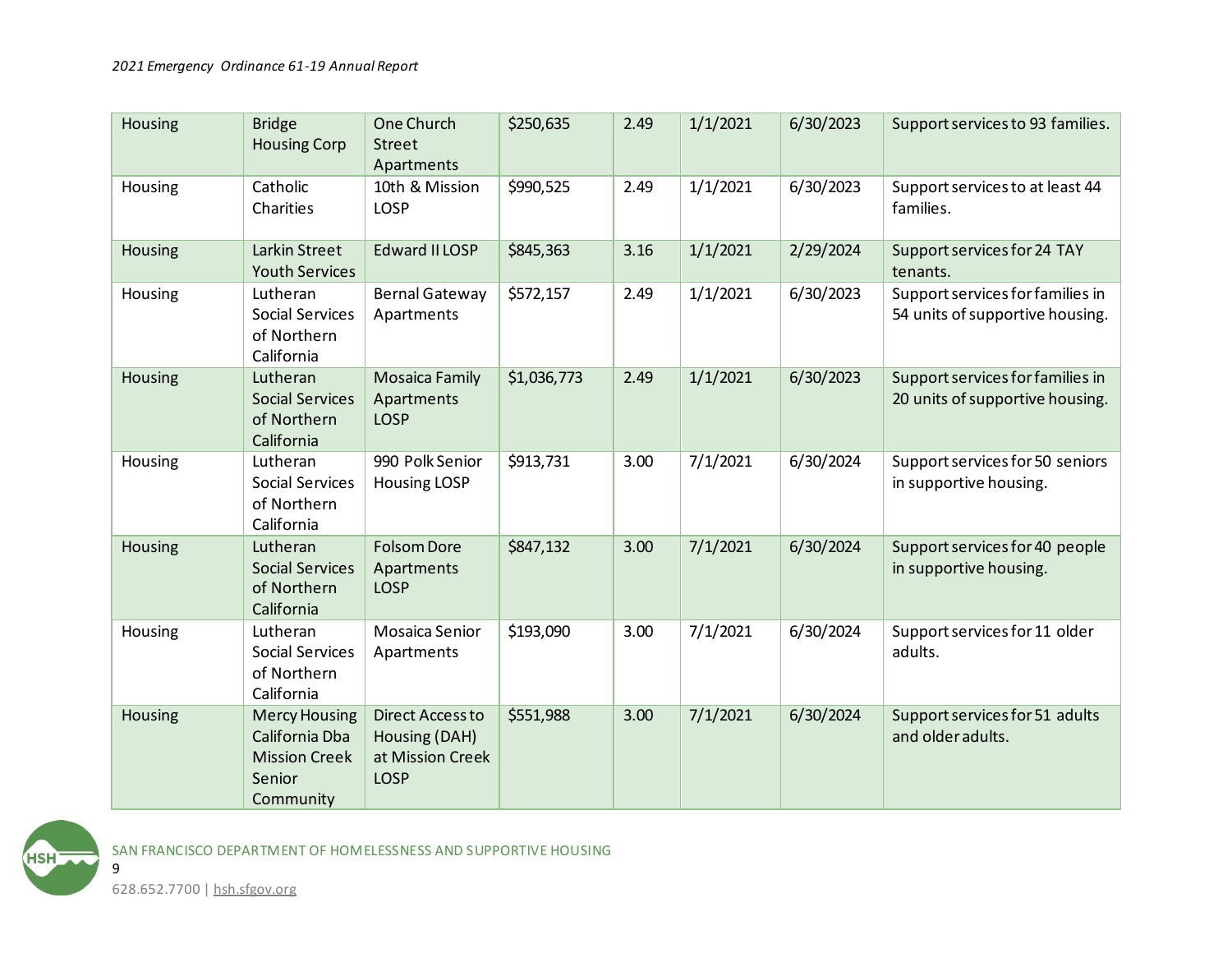| Housing              | Regents<br>University of<br>California San<br>Francisco               | Citywide<br>Behavioral<br><b>Health Roving</b><br>Team                         | \$801,352   | 2.49 | 1/1/2021 | 6/30/2023 | Behavioral health case<br>management to 165 tenants in<br>supportive housing at any<br>given time at 25 PSH sites. |
|----------------------|-----------------------------------------------------------------------|--------------------------------------------------------------------------------|-------------|------|----------|-----------|--------------------------------------------------------------------------------------------------------------------|
| Housing              | <b>Salvation Army</b>                                                 | <b>Railton Place</b><br><b>LOSP</b>                                            | \$805,242   | 2.49 | 1/1/2021 | 6/30/2023 | Support services for 40 adults.                                                                                    |
| Housing              | San Francisco<br>Housing<br>Development<br>Corp                       | Bayview<br>Commons (Prop<br>C)                                                 | \$510,000   | 3.16 | 1/1/2021 | 2/29/2024 | Support services for families<br>with children in 30 units.                                                        |
| Housing              | <b>Tenants And</b><br>Owners<br>Development<br>Corporation<br>(TODCO) | <b>Scattered Sites</b><br>(Bayanihan<br>House, Hotel<br>Isabel, Knox<br>Hotel) | \$900,663   | 2.49 | 1/1/2021 | 6/30/2023 | Support services for adults in<br>364 units.                                                                       |
| Housing              | Tenderloin<br>Neighborhood<br>Development<br>Corp (TNDC               | <b>Support Services</b><br>at Kelly Cullen<br>Community<br><b>LOSP</b>         | \$2,207,845 | 3.00 | 7/1/2021 | 6/30/2024 | Support services for clients in<br>154 units.                                                                      |
| Housing              | Episcopal<br>Community<br>Services Of<br>San Francisco<br>Inc (ECS)   | Housing<br>Navigation &<br>Stabilization<br><b>Services</b>                    | \$6,186,227 | 3.00 | 7/1/2021 | 6/30/2024 | <b>Rapid Rehousing housing</b><br>locator and rental assistance<br>for up to 600 clients.                          |
| Housing              | Homeless<br>Prenatal<br>Program (HPP)                                 | <b>SHARE Needs</b><br>based subsidies                                          | \$8,911,828 | 3.00 | 7/1/2021 | 6/30/2024 | Rapid Rehousing and support<br>services for 32 households<br>annually.                                             |
| Outreach             | Homeless<br>Youth Alliance,<br>Inc (HYA)                              | Youth Outreach<br><b>Services</b>                                              | \$805,090   | 3.16 | 1/1/2021 | 2/29/2024 | Outreach services to 100<br>unduplicated Transitional Age<br>Youth (TAY).                                          |
| Temporary<br>Shelter | Urban<br>Alchemy                                                      | Safe Sleep@180<br>Jones                                                        | \$2,300,300 | 1.33 | 3/1/2021 | 6/30/2022 | Safe Sleep operations and<br>services for at least 15<br>households.                                               |

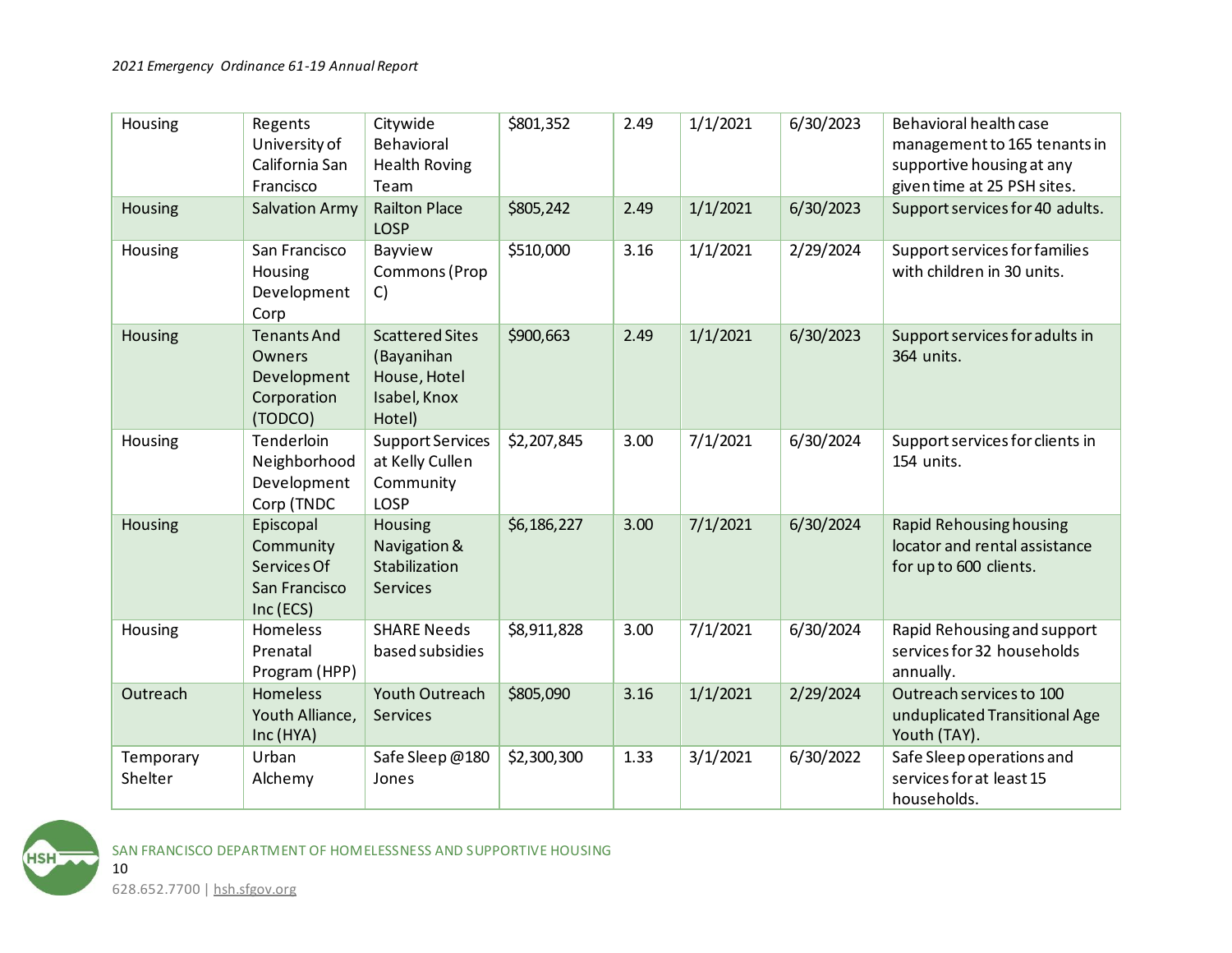| Temporary<br>Shelter | <b>Heluna Health</b>                                                | <b>UNITED</b><br><b>COUNCILOF</b><br><b>HUMAN</b><br><b>SERVICES</b><br>(UCHS) Bayview<br>Drop-In<br><b>Resource Center</b><br>(Mother Brown) | \$7,799,101 | 7.00 | 7/1/2021 | 6/30/2024 | Fiscal Intermediary services<br>(fiscal management and HR<br>management) to support<br>people accessing UCHS drop-in<br>center. Agreement transferred<br>to Bayview Hunters Point<br>Foundation in early 2022. |
|----------------------|---------------------------------------------------------------------|-----------------------------------------------------------------------------------------------------------------------------------------------|-------------|------|----------|-----------|----------------------------------------------------------------------------------------------------------------------------------------------------------------------------------------------------------------|
| Temporary<br>Shelter | San Francisco<br>Food Bank                                          | <b>Housing First</b><br><b>Food Pantry</b><br>(HSG 1st)                                                                                       | \$845,880   | 3.20 | 1/1/2021 | 2/29/2024 | 32,560 bags of food across 11<br>pantry distribution sites for<br>tenants in supportive.                                                                                                                       |
| Temporary<br>Shelter | Community<br>Housing<br>Partnership<br>(CHP) Dba<br>Homerise        | Civic Center<br>Navigation<br>Center (AKA<br>Civic Center<br>Hotel)                                                                           | \$9,591,282 | 2.00 | 7/1/2021 | 6/30/2023 | Non-congregate shelter<br>operations and services for 113<br>adults.                                                                                                                                           |
| Temporary<br>Shelter | <b>Five Keys</b><br>Schools and<br>Programs                         | Bayshore<br>Navigation<br>Center (AKA 125<br>Bayshore)                                                                                        | \$9,915,220 | 2.49 | 1/1/2021 | 6/30/2023 | Shelter and services for 128<br>adults (55 at COVID capacity).                                                                                                                                                 |
| Temporary<br>Shelter | Catholic<br><b>Charities</b>                                        | St. Joseph's<br><b>Family Center</b>                                                                                                          | \$2,551,680 | 2.00 | 7/1/2021 | 6/30/2023 | Shelter for 10 families every<br>day (approx. 30 annually).                                                                                                                                                    |
| Temporary<br>Shelter | Dolores Street<br>Community<br>Center                               | Emergency<br><b>Shelter Services</b><br>(Jazzie's Place &<br>Santa Maria &<br>Martha)                                                         | \$8,738,572 | 3.00 | 7/1/2021 | 6/30/2024 | Shelter for 53 guests under<br>COVID capacity; 136 non-<br>COVID capacity after shelter<br>expansion.                                                                                                          |
| Temporary<br>Shelter | Episcopal<br>Community<br>Services of San<br>Francisco Inc<br>(ECS) | Sanctuary                                                                                                                                     | \$6,110,917 | 1.00 | 7/1/2021 | 6/30/2022 | Shelter for up to 124<br>individuals.                                                                                                                                                                          |
| Temporary<br>Shelter | Board of<br>Trustees of the                                         | Glide Walk-in<br>Center                                                                                                                       | \$488,540   | 1.00 | 7/1/2021 | 6/30/2022 | Resource center for adults to<br>provide information to help                                                                                                                                                   |